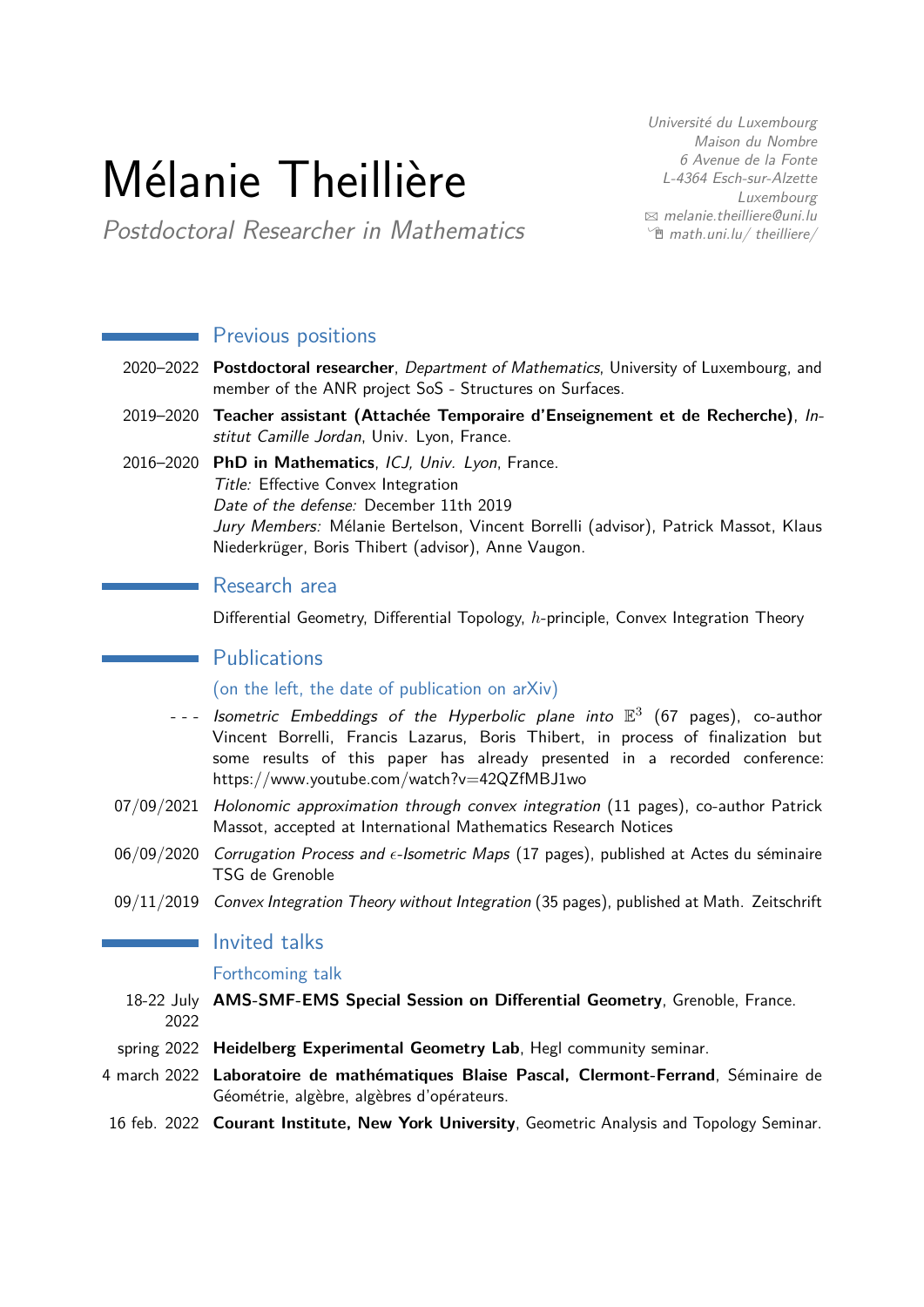Past

2022

**Institut Elie Cartan, Nancy**, Séminaire de Géométrie Différentielle.

2021

Harvard University, Widely Applied Mathematics Seminar + Lecture about Corrugations in the Convex Integration Theory.

**Institute for Advanced Study, Princeton**, Workshop on the *h*-principle and beyond. **Institut Montpellierain Alexander Grothendieck, Montpellier**, Darboux seminar. **University of Luxembourg**, ANR SoS seminar.

2020

**University of Luxembourg**, Geometry and Topology seminar.

**Laboratoire de Mathématiques d'Avignon**, Séminaire de Systèmes dynamiques, Analyse et Géométrie.

**Laboratoire Mathématique Jean Leray, Nantes**, Séminaire de Géométrie.

**Laboratoire d'Analyse et de Mathématiques Appliquées, Créteil**, Geometry Day in Creteil.

**Institut Camille Jordan, Lyon**, Day of the team Algèbre-Logique-Géométrie.

2019

**Université Libre de Bruxelles**, Séminaire de géométrie.

**Institut Henri Poincaré - Orsay**, Double talk: Séminaire de géométrie, topologie, dynamique d'Orsay and workshop Symplectix.

**Institut Henri Poincaré**, Forum of Young Mathematicians, Geometry and Interactions.

**ICERM, Providence**, poster at the Workshop Illustrating Geometry and Topology. **Laboratoire Mathématique Jean Leray, Nantes**, PhD students seminar.

**Institut Fourier, Grenoble**, Séminaire théorie spectrale et géométrie.

**Institut Fourier, Grenoble**, PhD students seminar.

#### 2018

**Laboratoire Jean Kuntzmann, Grenoble**, Séminaire EDP.

**Institut Camille Jordan, Lyon**, Séminaire des géométries.

2017

**Institut Camille Jordan-ENS Lyon**, PhD students seminar.

postponed due to CoVid19

- 2022 **Geometry School, CIMPA School**, Brazzaville, Congo.
	- **Workshop Convex Integration and Paradoxical Shapes**, Oaxaca, Mexico.

# **Organization of scientific events**

2019-2020 **Co-organizator of the PhD students seminar**, ENS Lyon - Univ. Lyon.

2017-2018 **Co-organizator of "Inter'Actions 2018"**, Colloquium of PhD students in applied and theoretical Mathematics, ICJ Univ. Lyon 1.

**Teaching**